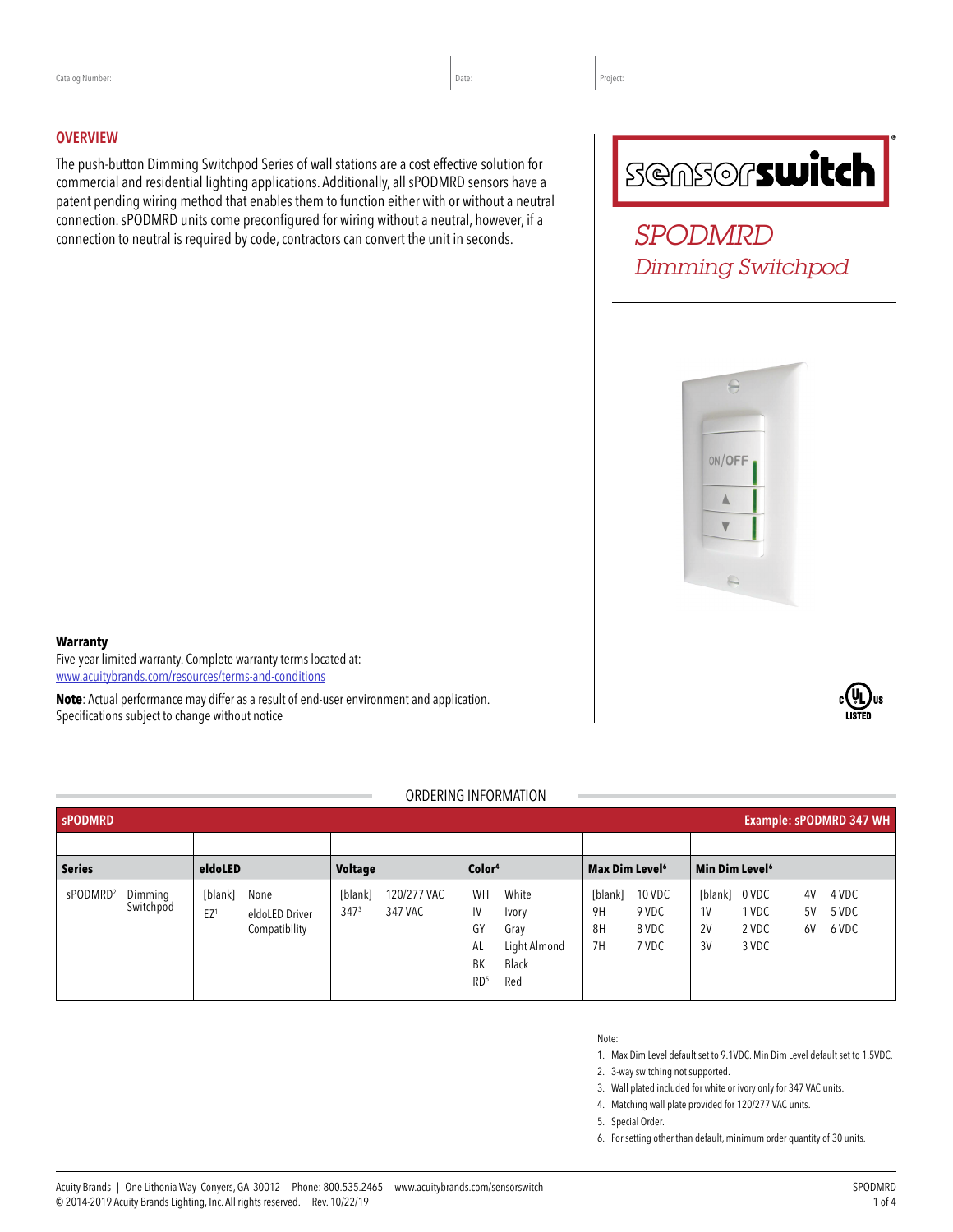#### **WIRING**

#### **CONVERSION FROM GROUND ONLY (NO NEUTRAL) TO NEUTRAL WIRING**

This product is pre-configured for wiring without a neutral; however, if connection to neutral is required by code, the unit easily converts in seconds.



- Per NEC requirements, the 0-10V violet and gray wires must be installed as Class One.
- The 0-10V control wires must not exceed 250 ft (76 m) in length and must be sized at no less than 20 AWG.

#### **OPERATIONAL SETTINGS**

| 2= Time Out<br>Time after which light will turn Off. One minute prior to expiration, LED on<br>dimmer will begin blinking and the light level in the space will adjust to 3<br>VDC. |                 | 15 = Dimming Range Max (High Trim)<br>The maximum output level of the sensor. |                        |             | 19 = Fade On Rate<br>Time rrequired for light to reach preset level.      |                         |                                                              |              |               |  |
|-------------------------------------------------------------------------------------------------------------------------------------------------------------------------------------|-----------------|-------------------------------------------------------------------------------|------------------------|-------------|---------------------------------------------------------------------------|-------------------------|--------------------------------------------------------------|--------------|---------------|--|
|                                                                                                                                                                                     |                 | $1 - 0$ VDC                                                                   | $5 - 3$ VDC<br>9-7 VDC |             | 13 - 10 VDC*                                                              |                         | $1 - 0.75$ sec* $3 - 5$ sec                                  |              |               |  |
| $1 = 0$ ff*                                                                                                                                                                         | $5 = 60.0$ min  | $9 = 720.0$ min                                                               | $2 - 1$ VDC            | $6 - 4$ VDC | 10 - 8 VDC                                                                |                         | $2 - 2.5$ sec                                                | $4 - 15$ sec |               |  |
| $2 = 10.0$ min                                                                                                                                                                      | $6 = 90.0$ min  |                                                                               | $3 - 1.5$ VDC          | 7 - 5 VDC   | 11 - 9 VDC                                                                |                         | $20 =$ Fade Off Rate<br>Time required for light to turn Off. |              |               |  |
| $3 = 15.0$ min                                                                                                                                                                      | $7 = 120.0$ min |                                                                               | $4 - 2$ VDC            | 8-6 VDC     | 12 - 9.1 VDC**                                                            |                         |                                                              |              |               |  |
| $4 = 30.0$ min                                                                                                                                                                      | $8 = 180.0$ min |                                                                               |                        |             |                                                                           | **Default for EZ option | $1 - 0.75$ sec                                               | $3 - 5$ sec  |               |  |
| 9= Restore Defaults<br>Returns all functions to original settings.<br>1 - Maintain Current*                                                                                         |                 | 16 = Dimming Range Min (Low Trim)<br>The minimum output level of the sensor.  |                        |             | $2 - 2.5$ sec*<br>$4 - 15$ sec                                            |                         |                                                              |              |               |  |
|                                                                                                                                                                                     |                 | $1 - 0$ VDC                                                                   | $5 - 3$ VDC            | $9 - 7$ VDC | 21= Start Level<br>13 - 10 VDC<br>Level of light output when switched on. |                         |                                                              |              |               |  |
| 2 - Restore Defaults                                                                                                                                                                |                 |                                                                               | $2 - 1$ VDC*           | $6 - 4$ VDC | $10 - 8$ VDC                                                              |                         |                                                              |              |               |  |
|                                                                                                                                                                                     |                 |                                                                               | $3 - 1.5$ VDC**        | $7 - 5$ VDC | 11 - 9 VDC                                                                |                         | $1 - 10%$                                                    | $5 - 50%$    | $9 - 90%$     |  |
|                                                                                                                                                                                     |                 |                                                                               | $4 - 2$ VDC            | 8-6 VDC     | 12 - 9.1 VDC                                                              |                         | $2 - 20%$                                                    | $6 - 60%$    | $10 - 100\%*$ |  |
|                                                                                                                                                                                     |                 |                                                                               |                        |             |                                                                           | **Default for EZ option | $3 - 30%$                                                    | $7 - 70%$    |               |  |
|                                                                                                                                                                                     |                 |                                                                               |                        |             |                                                                           |                         | $4 - 40%$                                                    | $8 - 80%$    |               |  |

\* Default Setting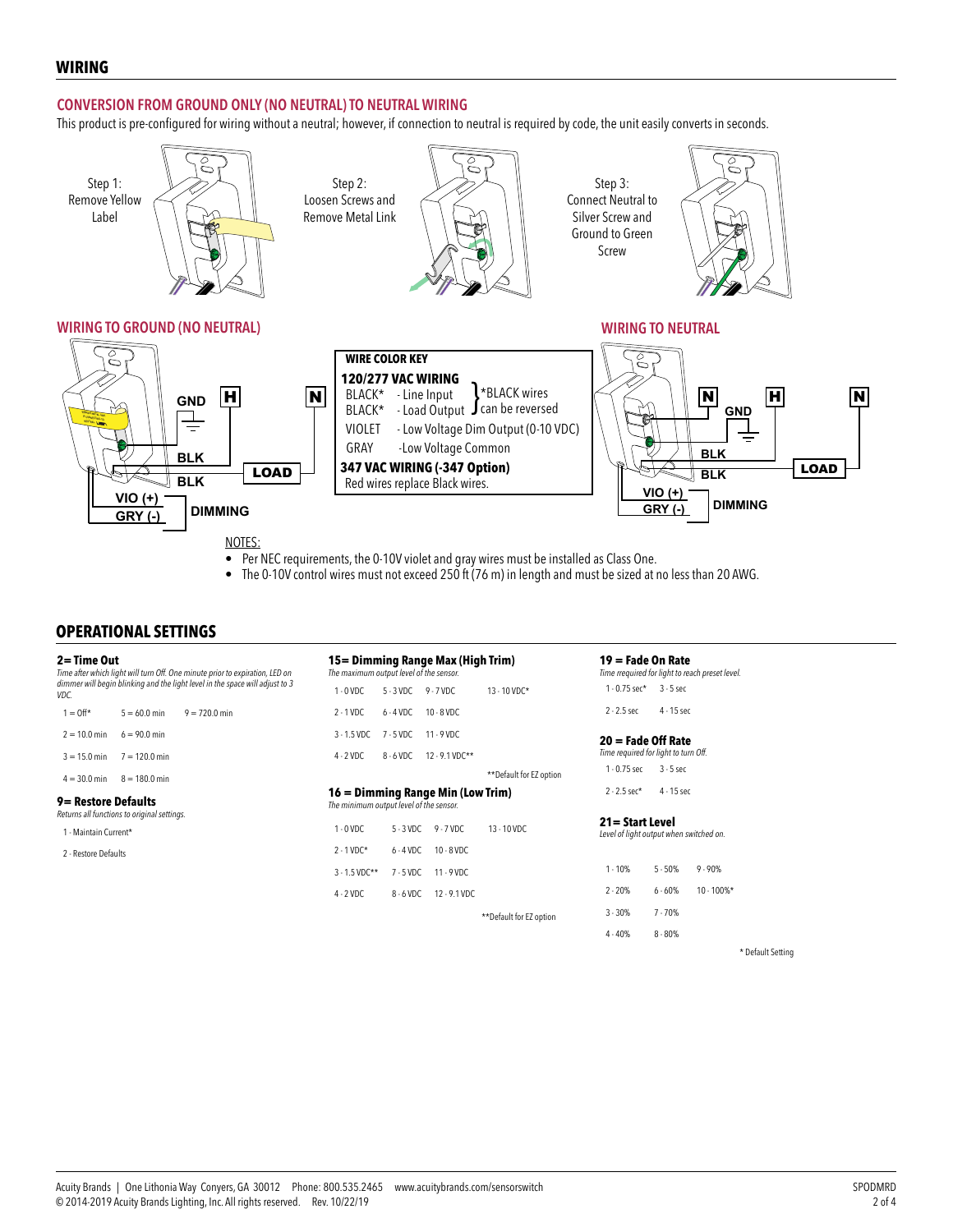## **SPECIFICATIONS**

| <b>Electrical</b>    |                                                                 | <b>Input Ratings</b> 12-24VAC/VDC, 5mA                                                   |
|----------------------|-----------------------------------------------------------------|------------------------------------------------------------------------------------------|
|                      | <b>Output Ratings</b>                                           | Sinks $<$ 20 mA<br>- 800 W @ 120VAC<br>$-1200$ W @ 277VAC<br>$-1500$ W @ 347VAC          |
| <b>Mechanical</b>    |                                                                 | Dimensions 2.74"H x 1.68"W x 1.63"D (70mm x 43mm x 41mm) - does not include ground strap |
|                      |                                                                 | <b>Mounting</b> Single-Gang Box or Low Voltage Ring                                      |
|                      |                                                                 | <b>Connection Type</b> Low Voltage Leads                                                 |
| <b>Environmental</b> | Warrantied Operating Temperature -22°F to 185°F (-30°C to 85°C) |                                                                                          |
|                      |                                                                 | <b>Relative Humidity</b> Up to 90%, Non-Condensing                                       |
|                      | <b>Standards/Ratings RoHS</b>                                   |                                                                                          |
| General              | <b>Standards/Ratings CEC Title 20</b>                           |                                                                                          |